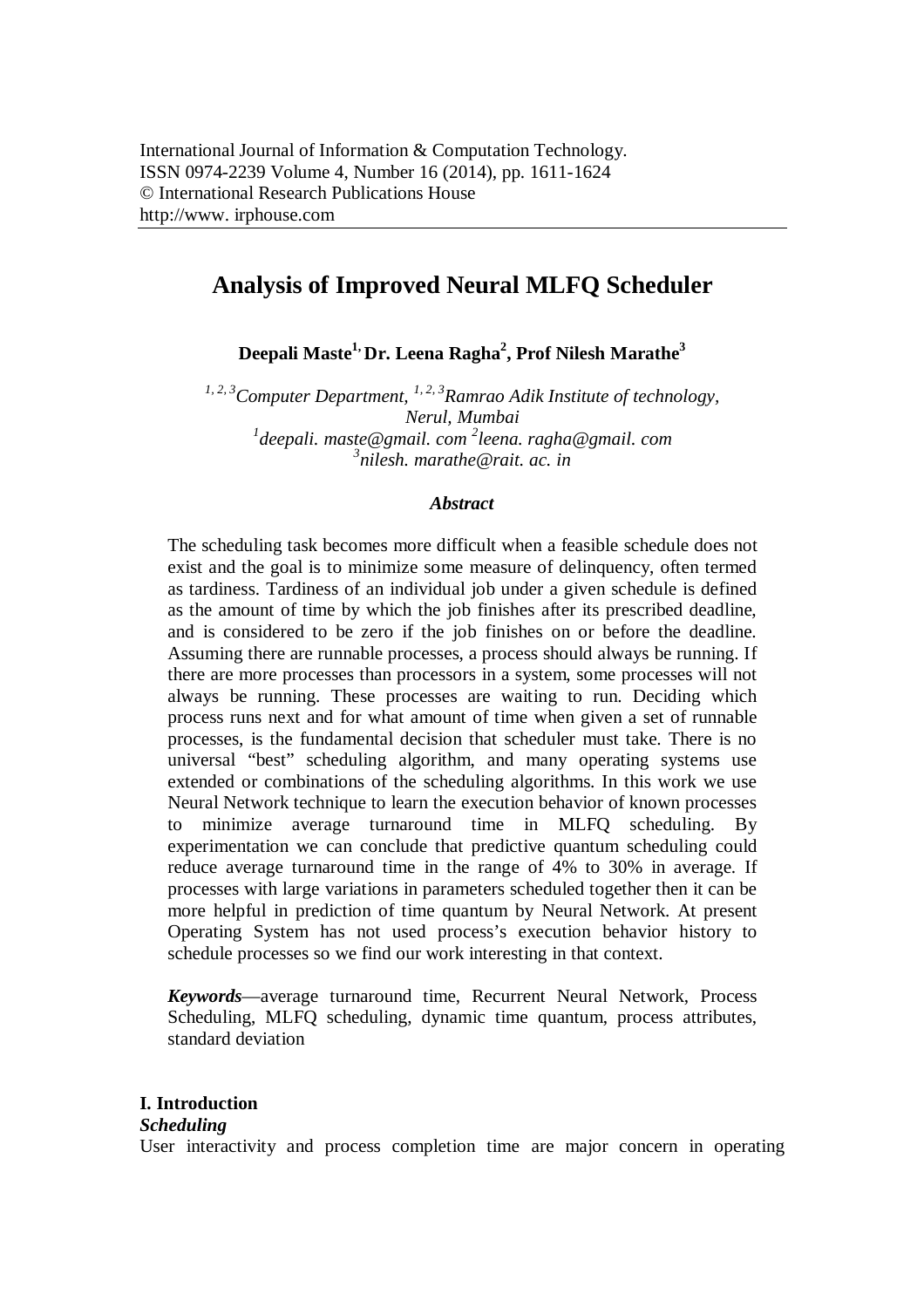systems such as Microsoft Windows and Linux [1]. The most popular scheduling algorithms that adhere to user interactivity are priority based [2]. In multiprogramming systems, when there is more than one ready processes, the operating system must decide which one to activate. The decision is made by the part of the operating system called the scheduler, using a scheduling algorithm. The scheduler is concerned with deciding policy, not providing a mechanism[3]. Turnaround time is the time required for a particular process to complete, from submission time to completion ( Wall clock time )[2]. The scheduling algorithm is the last component of a scheduling system. It has the task to generate a valid schedule for the actual stream of submission data in an on-line fashion. A good scheduling algorithm is expected to produce very good if not optimal schedules with respect to the objective function while not taking 'too much' time and 'too many' resources to determine the schedule. Unfortunately, most scheduling problems are computationally very hard.

## *MLFQ Scheduling*

Unix and Windows NT use a strict multilevel feedback queue scheduling algorithm. Modern operating systems support up to 160 queues in which a process is placed, depending on its priority[4]. The MLFQ scheduler is priority-preemptive, where a running process can be preempted from the CPU by another process that has a higher priority. The multi-level feedback queue is an excellent example of a system that learns from the past to predict the future. Such approaches work when jobs have phases of behavior and are thus predictable, of course one must be careful with such techniques, as they can easily be wrong and drive a system to make worse decisions than they would have with no knowledge at all.

### *Neural Network in Scheduling*

NN is composed of several layers of processing elements or nodes. These nodes are linked by connections, with each connection having an associated weight. The weight of a connection is a measure of its strength and its sign is indicative of the excitation or inhibition potential. A NN captures task-relevant knowledge as part of its training regimen. This knowledge is encoded in the network in: the architecture or topology of the network, the transfer functions used for nonlinear mapping and a set of network parameters (weights and biases) [6]. Learning from past history is a fundamentally ill posed. A model may fit past data well but not perform well when presented with new inputs. Recurrent NNs (RNNs), leverage the modeling abilities of NNs for time series forecasting. Feedforward NNs have done well in classification tasks such as handwriting recognition, however in dynamical environments, techniques needed that account for history. In RNN, signals passing through recurrent connections constitute an effective memory for the network, which can then use information in memory to better predict future time series values [5].

### **LITERATURE SURVEY**

Semantic cognitive scheduling method is presented by Shlomi, Avi and Igal Shilman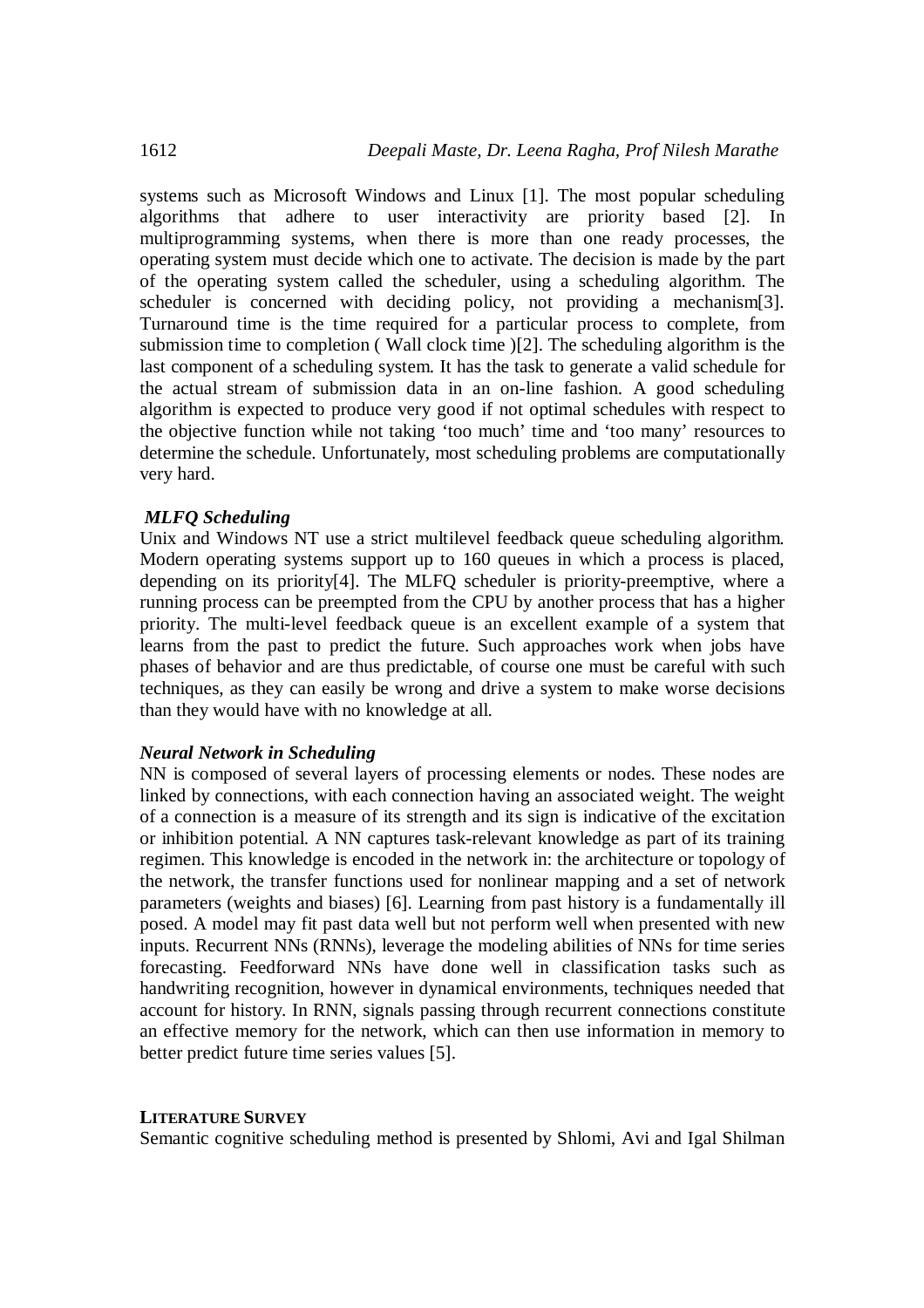[1]. Here authors introduced a framework, define the general problem, provide a lower bound for the optimal algorithm in terms of time complexity and present dynamic and greedy competitive algorithms for the case of bounded state. The process dependency graph is used to achieve effective scheduling[1].

Rami J. Matarneh [6] founded that an optimal time quantum could be calculated by the median of burst times for the set of processes in the ready queue, unless if this median is less than 25ms. In such case, the quantum value must be modified to 25ms to avoid the overhead of context switch time.

Allocating CPU to a process requires careful attention to assure fairness and avoid process starvation for CPU. Different CPU scheduling algorithm have different properties and may favor one class of process over another so Al-Husainy [7] suggested numerous performance measures for comparing CPU scheduling algorithms. Becchetti, L., Leonardi, S., Marchetti S. A. [8] suggested Recurrent Neural Network to optimize the number of queues and quantum of each queue of MLFQ scheduler to decrease response time of processes and increase the performance of scheduling. They proposed that neural network takes inputs of the quantum of queues and average response time. After getting the required inputs, it takes the responsibility of finding relation between the specified quantum changes with an average response time. It can find the quantum of a specific queue with the help of optimized quantum of lower queues. Thus, this network fixed changes and specify new quantum, which overall optimize the scheduling time[8].

Julien Perez1, Balazs Keg, Cecile Renaud [9] models the job scheduling problem in grid infrastructure as a continuous action-state space, multi-objective reinforcement learning problem, under realistic assumptions. So, formalizing the problem as a partially observable Markov decision process, here used the algorithm of fitted Qfunction learning using an Echo State Network.

Round Robin, considered as the most widely adopted CPU scheduling algorithm, undergoes severe problems directly related to quantum size. Abbas Noon, Ali Kalakech, Seifedine Kadry [8] proposed a new algorithm, AN based approach called dynamic-time-quantum; the idea of this approach is to make the operating systems adjusts the time quantum according to the burst time of the set of waiting processes in the ready queue.

Puneet Kumar, Nadeem and M Faridul Haque [10] proposed a new improved scheduling algorithm technique based on Fuzzy Logic. Their proposed algorithm has been implemented and compared with the existing FCFS and Round Robin. Here Fuzzy Logic has been used to decide a value for time quantum that is neither too large nor too small such that every process has reasonable response time and the throughput of the system is not decreased due to unnecessary context switches. Basney, Jim and Miron [11] tried to apply smoothed competitive analysis to multilevel feedback algorithm. Smoothed analysis is basically mixture of average case and worst case analysis to explain the success of algorithms. Atul Negi, Senior Member, IEEE, Kishore Kumar P[12] shows that machine learning algorithms are very efficient in the characterization of process. The C4. 5 decision tree algorithm achieved good prediction (91% to 94%), which indicates that when suitable attributes are used, a certain amount of predictability does exist for known programs. In this paper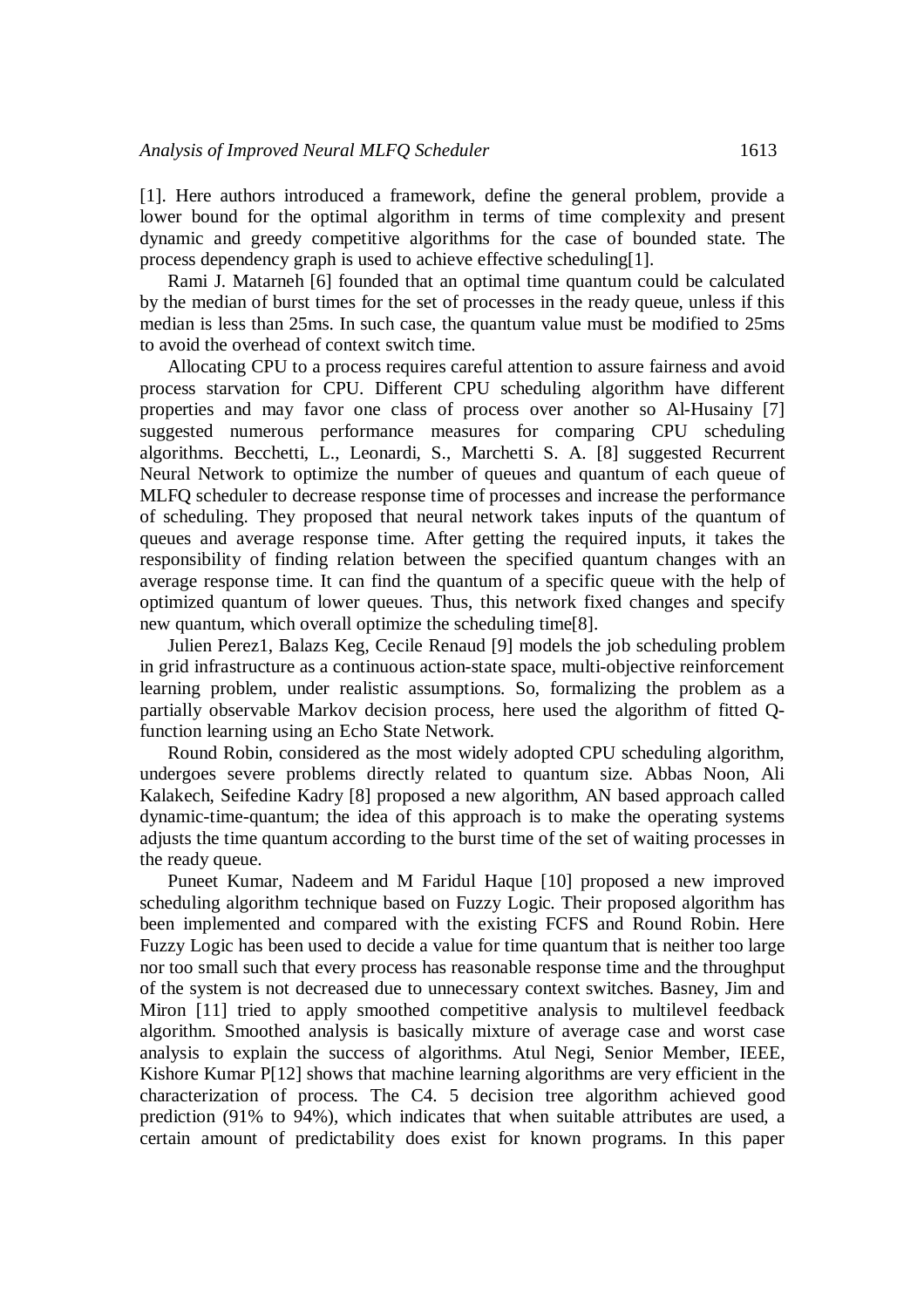experiments show that 1:4% to 5:8% reduction in turnaround time is possible and this reduction rate slowly increases with the input size of the program. From the experiments, author finds the best features : input size, program size, bss, text, rodata and input type of a program that can characterize its execution behavior. This technique can improve the scheduling performance in a single system[12].

After studying various aspects of scheduling techniques and methods used in improvement of those algorithms, we can not neglect the fact that MLFQ is most widely used algorithm in recent OS and research to improve it, is still going on. We will move forward to focus on our proposal, MLFO and use of NN to improve performance of MLFQ scheduling algorithm in the next section.

## **THE PROPOSED WORK [13]**

#### *Neural Approach*

Here ready processes arrives for execution and demands CPU time. Processes sorted according to predicted burst time in ascending order and divided among multiple queues. Burst span time is calculated for each queue and dynamic time quantum is calculated for each queue. RNN is used to optimize turnaround time and then it compares old and new turnaround time, lesser one is selected.

We need to control a running process' quantum automatically and dynamically. A process' desired quantum can be determined by analyzing its behavior, this is most easily measured by the OS. This behavior classifies a process as "interactive", "multimedia", "cpu-bound" or any other classes like "size of initialized data", "size of readonly data"etc. one wishes to distinguish from. The user defines the classes and the priorities to be assigned to processes that fall into these classes. If the Neural Network classifies a process based only on its most recent activity profile, processes will most likely be assigned different quantum on each classification cycle because of these fluctuations. To lessen this fluctuation, the NN has to be enhanced with some form of memory. So we use Recurrent Neural Network here.. Networks' memory is used to store the feature values on the inputs at previous time steps. Processes are unrelated so at one point in time we have the features of one process clamped onto the input, but the memory will contain a value related to the inputs of the previous, unrelated processes. This will hamper learning rather than facilitate it. The input at network cycle t is completely unrelated to the input at cycle t  $-1$ . If there are k processes, the input at cycle t is related to that at cycle t−k, but only if no processes were created or destroyed in that time span. This becomes too complicated too quickly. Requirement is a memory of input history per process. The global history which represents the relationship between processes is important in scheduling. The RNN scheduler can focus on the main issues of calculating a quantum for each process based on their isolated behavior.

#### *Dynamic Time Quantum allocation*

As shown in fig 1, RNN updates the weights and then changes the quantum of the queues input and specifies a new quantum for queues. We can find the effects of this change on average turnaround time, the new amounts of quantum to be given to the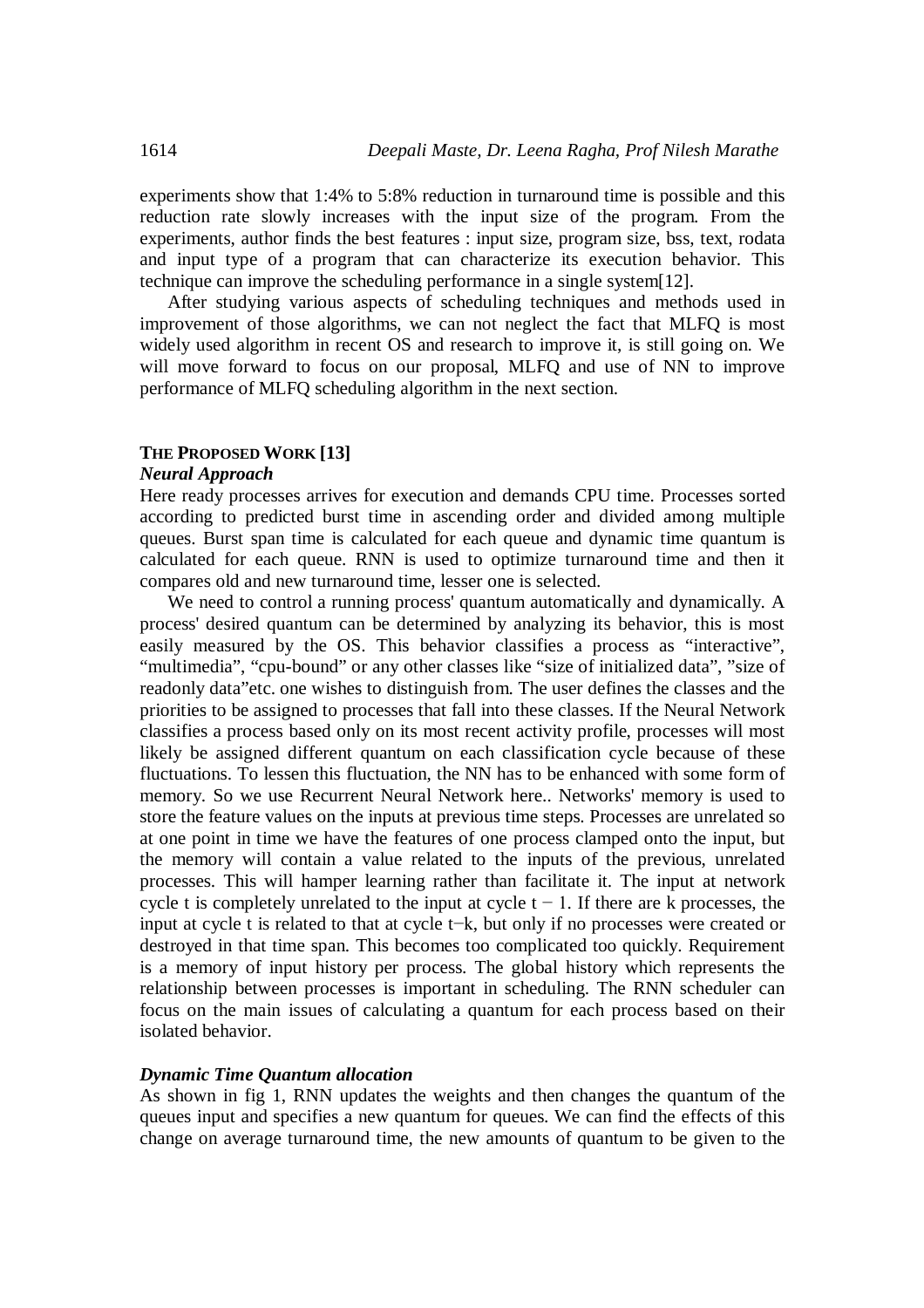RNN function. The quantum of queues are fed back to the inputs in a recursive way, means only the new quantum of a specified queue is fed to the input and the other queues receive the former amounts as inputs. After replacing the new quantum of a specified queue in this function, using pre-assumed default processes used to obtain the primary turnaround time, the new turnaround time caused by this change is found. This approach is aimed to present an intelligent algorithm to optimize the average turnaround time. It can be been optimized by learning the NN. Learning time of the network is directly related to the amounts of input data. RNN used to recognize the trend information of time series data. Reason to use it is, it produces a trace of its behavior and keeps a history of its previous states. Quantum of queues and the average turnaround time are the inputs of the RNN. Average turnaround time, is fed to the RNN as an input fed back from output, so the network finds the relation of the quantum change of a specified queue with the average turnaround time and the quantum of other queues. We try to optimize the average turnaround time by assuming change in quantum of specified queue. By characterizing or recognizing programs it may be possible to understand their previous execution history and predict their resource requirements as resource we consider here is Time Quantum[13].



**Figure 1 Architecture for DTQ allocation[13]**

#### *Parameter Selection*

Text section is a place where the compiler put executable code of a program. Turnaround time reduction rate slowly increases with the input size of the program.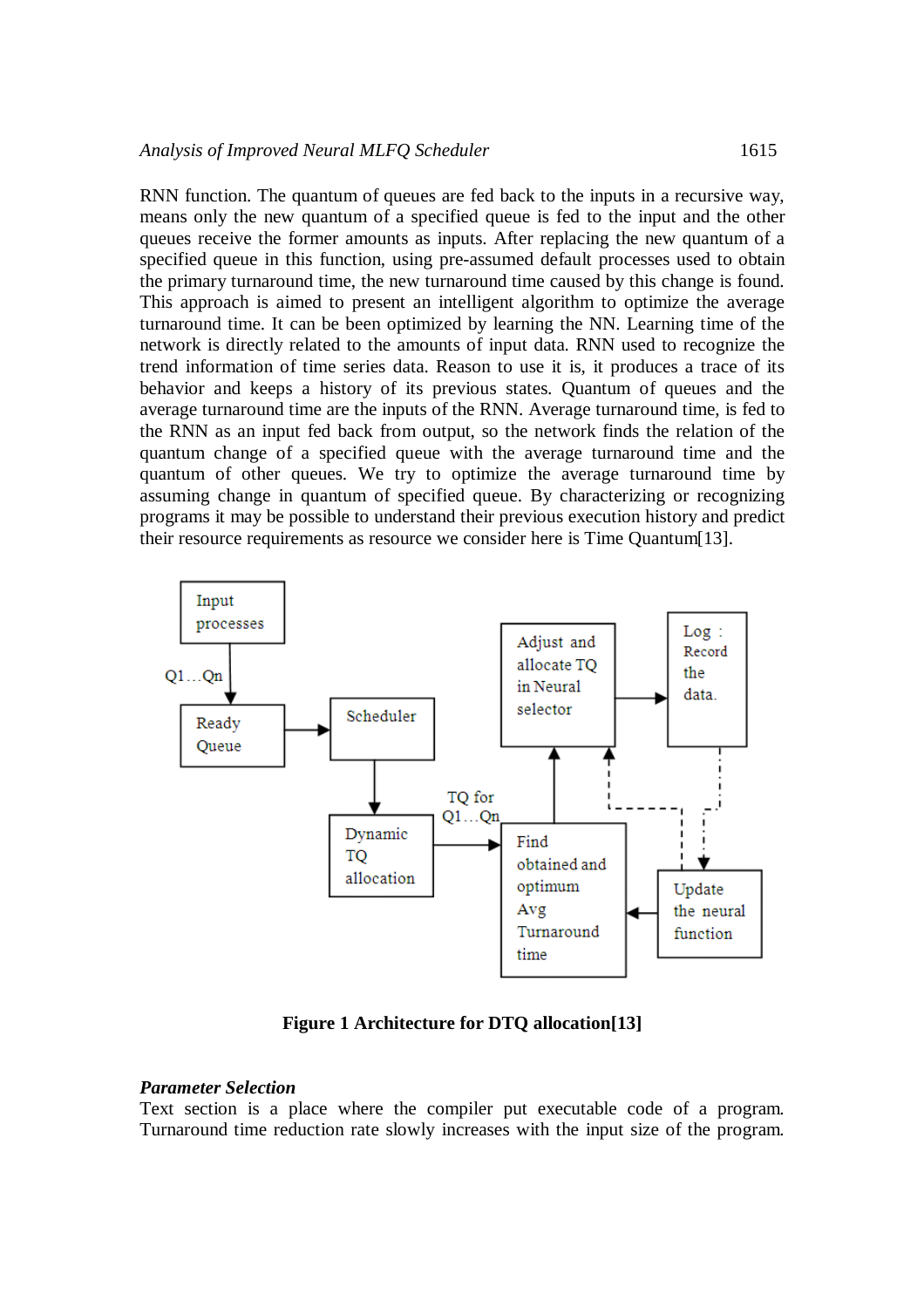We consider here, processes of type computation bound and I/O bound. So here we need to study the execution behavior of several programs with its characteristics that can be used to predict the dynamic time quantum. We can take representative programs like searching in array, matrix operations, sorting arrays, recursive, random number generator programs etc. And we use Pro-log file here which consists of fully labeled data about these processes for training [13].

By characterizing or recognizing programs it may be possible to understand their previous execution history and predict their resource requirements. So input neurons are characteristics of a program like bt,. rodata,. text,. data from which RNN extracts information into memory. Hidden layer neurons and is used to optimize turnaround time as shown in fig 2 [Design-of-RNN ], input neurons as process characteristics, hidden neurons will use extracted features, Levenberg-Marquardt backpropagation function can be used to train the network. After running the network and updating activations, the new activations of the memory nodes are extracted from the network. This is repeated for the next process. For a particular process, the memory will be a function of the features at the previous time steps of only that process. Weight updating is based on the network error value of every process. Memory strength can be modified by changing the weight values of the recurrent connections. In RNNs signals passing through recurrent connections constitute an effective memory for the network, which can then use information in memory to better predict future value[13].



**Fig 2 Design of RNN for proposed approach [13]**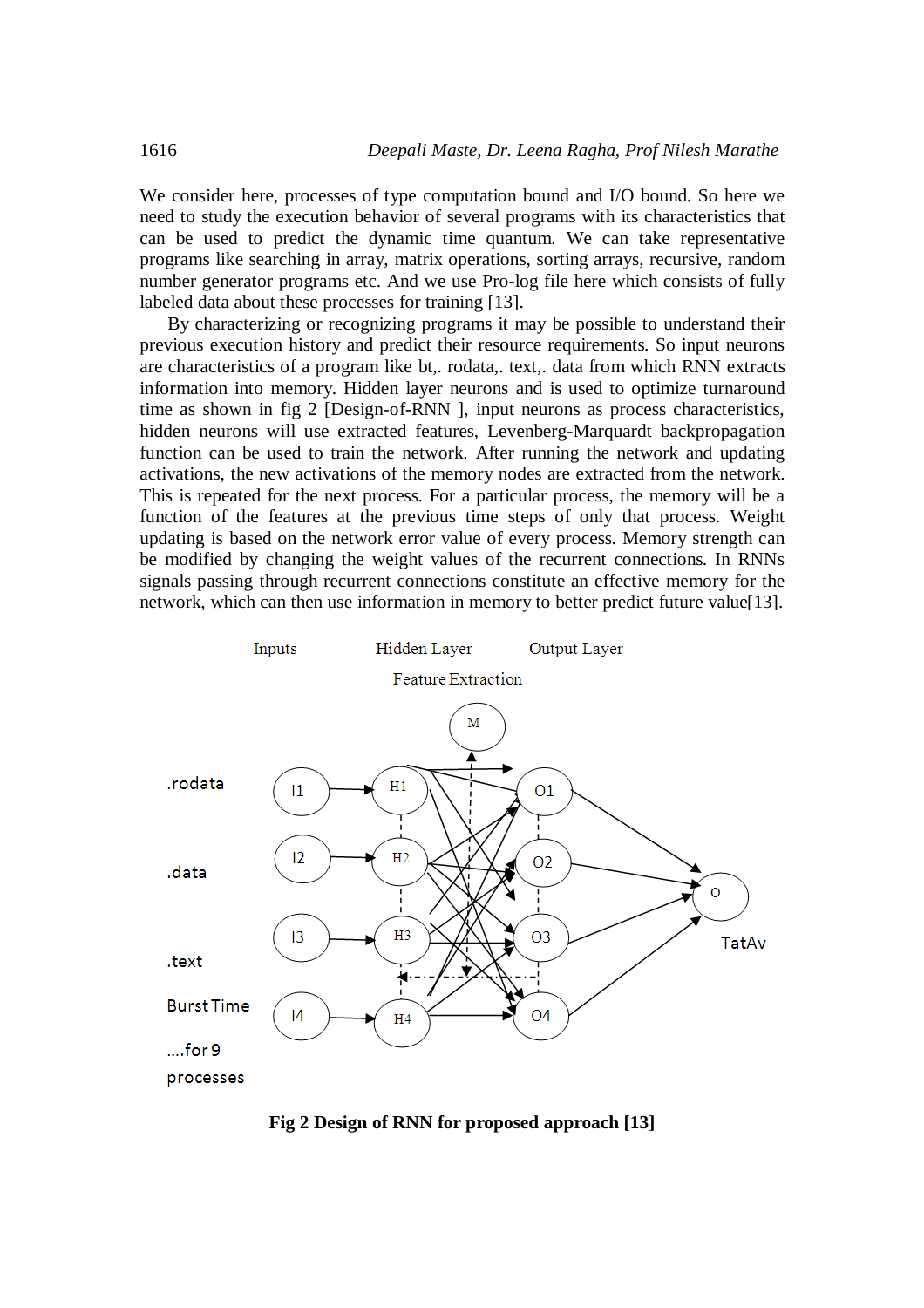#### *Proposed Algorithm [13]*

 $n =$ total no. of processes  $Pri = No$ . of priorities Prh= highest priority in queue AVpr=Average of priorities Bsp= BurstSpan Input : No of processes (P1, P2, ……., Pn) Burst time of processes (Bs1, Bs2, …. Bsn) Priority of processes (Pri1, Pri2……Prim). TQ= Time Quantum Bi=initial burst value of queue, Bm=mid burst value of queue Bl=last burst value of queue Output :  $TaTAv = Average$  turnaround time 1. Process arrives in ready queue with arrival time and predicted burst time. 2. Sort the processes into queues according to ascending order of burst time 3. Assign the priority to process in ascending order. 4. Update the Pro-Log file about i/p type, i/p size, text, program size and uninitialized data info size.

5. For each queue  $x=1$  to n repeat the following :

5. 1 Calculate time quantum for each queue Qx as follows. TQ  $(Qx) = (Bsp * n) /$ (AVpr \* Prh)

Where Bsp= ( (Bi-initial+Bm-mid+Bl-last)/3) Calculate Average Turnaround time TaTAv

5. 2 Using RNN find the optimum value of queue according to other queue quantum and the average turnaround time that is found in the previous stages.

### **IMPLEMENTATION AND EXPERIMENTAL SETUP**

The experimental procedure is divided into four phases. In the first phase, we create the data set from the program's run traces and make the data base with the static and dynamic characteristics of the programs. In the second phase, we design and simulate MLFQ scheduler to study behavior of MLFQ scheduling in terms of average turnaround time by using dynamic time quantum, in the third phase we use Recurrent NN to find more appropriate time quantum to get optimum average turnaround time by providing it more information about the process to decide upon time quantum and in the fourth phase we execute scheduler by neural approach as time quantum will be given to the scheduler suggested by RNN.

#### *Create dataset*

Processes considered here are programs in c. As discussed earlier we consider here process attributes (burst time),. data ( the size of the initialized data that contribute to the size of the program's memory image size),. rodata (read-only data size that typically contribute to a non-writable segment in the process image,. text (the executable instructions size (bytes )of a program). We used readelf and time commands to get the attributes. We build the data set of 300 execution instances of programs like array processing. We collected the data like the above for 15 programs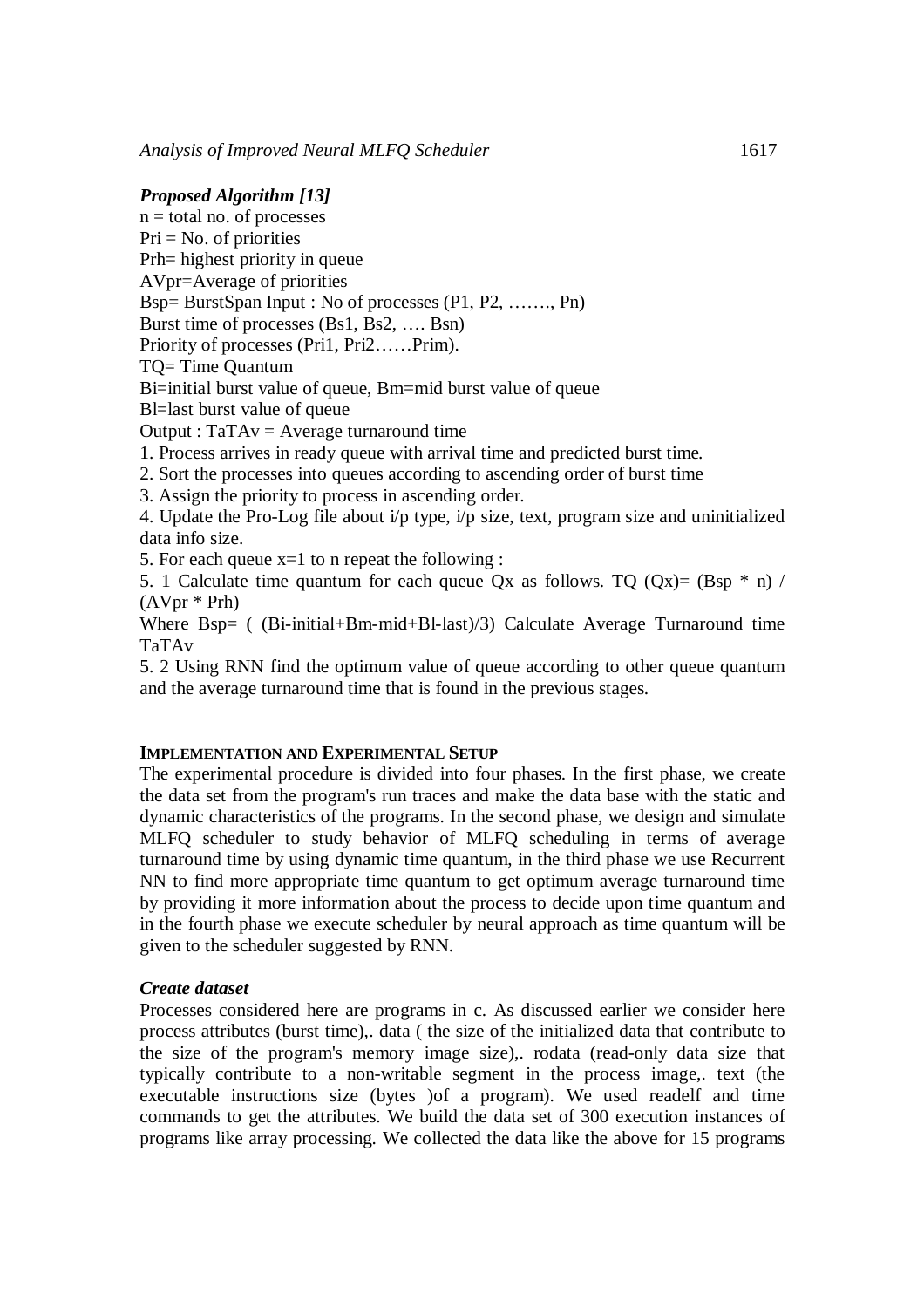with different input sizes, different data initialization and different number of constant declarations in the program. Data of 300 instances of the above programs was collected and made into database. bt is considered in milliseconds and. text,. data and. rodata converted from hex to decimal in bytes, Following table 1 shows the Input and Output of RNN. Input sample data collected by readelf and time command, output is average turnaround time (TaTAv) predicted by RNN.

|                | $\mathbf{I}/\mathbf{P}$ |           |        |          |        | O/P          |
|----------------|-------------------------|-----------|--------|----------|--------|--------------|
| Sr. No.        | <b>Process</b>          | <b>Bt</b> | . data | . rodata | . text | <b>TaTAv</b> |
|                | p1                      | 1718      | 54     | 110      | 626    | 4668         |
| $\mathfrak{2}$ | p2                      | 1818      | 54     | 80       | 578    |              |
| 3              | p3                      | 858       | 46     | 135      | 770    |              |
| 4              | р4                      | 5598      | 58     | 122      | 658    |              |
| 5              | p5                      | 48        | 54     | 251      | 658    |              |
| 6              | p6                      | 2038      | 58     | 177      | 1506   |              |
| 7              | p7                      | 1628      | 62     | 357      | 818    |              |
| 8              | p8                      | 2068      | 190    | 113      | 514    |              |
| 9              | p9                      | 3068      | 58     | 46       | 978    |              |
| 10             | p10                     | 835       | 55     | 289      | 1112   | 2483         |
| 11             | p11                     | 895       | 51     | 222      | 889    |              |
| 12             | p12                     | 385       | 99     | 209      | 895    |              |
| 13             | p13                     | 55        | 67     | 390      | 927    |              |
| 14             | p14                     | 835       | 71     | 198      | 895    |              |
| 15             | p15                     | 355       | 59     | 174      | 927    |              |
| 16             | p16                     | 1715      | 71     | 172      | 1233   |              |
| 17             | p17                     | 3335      | 43     | 243      | 1167   |              |
| 18             | p18                     | 1815      | 51     | 208      | 984    |              |

#### **Table 1 Input and Output of RNN MLFQ Scheduler**

In Recurrent Neural Network implementation phase we provide the additional information about the processes as data, rodata and text along with the information of burst time, to predict the average turnaround time for a set of 9 processes. Setting up Recurrent NN in matlab, Input layer as 36 inputs (9 processes with 4 parameters each) Hidden Layer as 1 (27 neurons) and Output Layer as 1 (average turnaround time). Activation is fed forward from input to output through "hidden layers"

Training the network with 300 instances of process inputs, best performance is achieved after 8 epochs.

Weight bias data, 1. 4617-1. 3568-1. 2349-1. 1013 1. 0067-0. 9049-0. 7816-0. 6581 0. 5702-0. 4631 0. 3460…..

Randomly divide training data in two sets, training and validation. For each number of hidden neurons we want to try, we train our network with the training set and evaluate the error in the validation one. The lowest validation error gives us a good estimation of the best training parameter.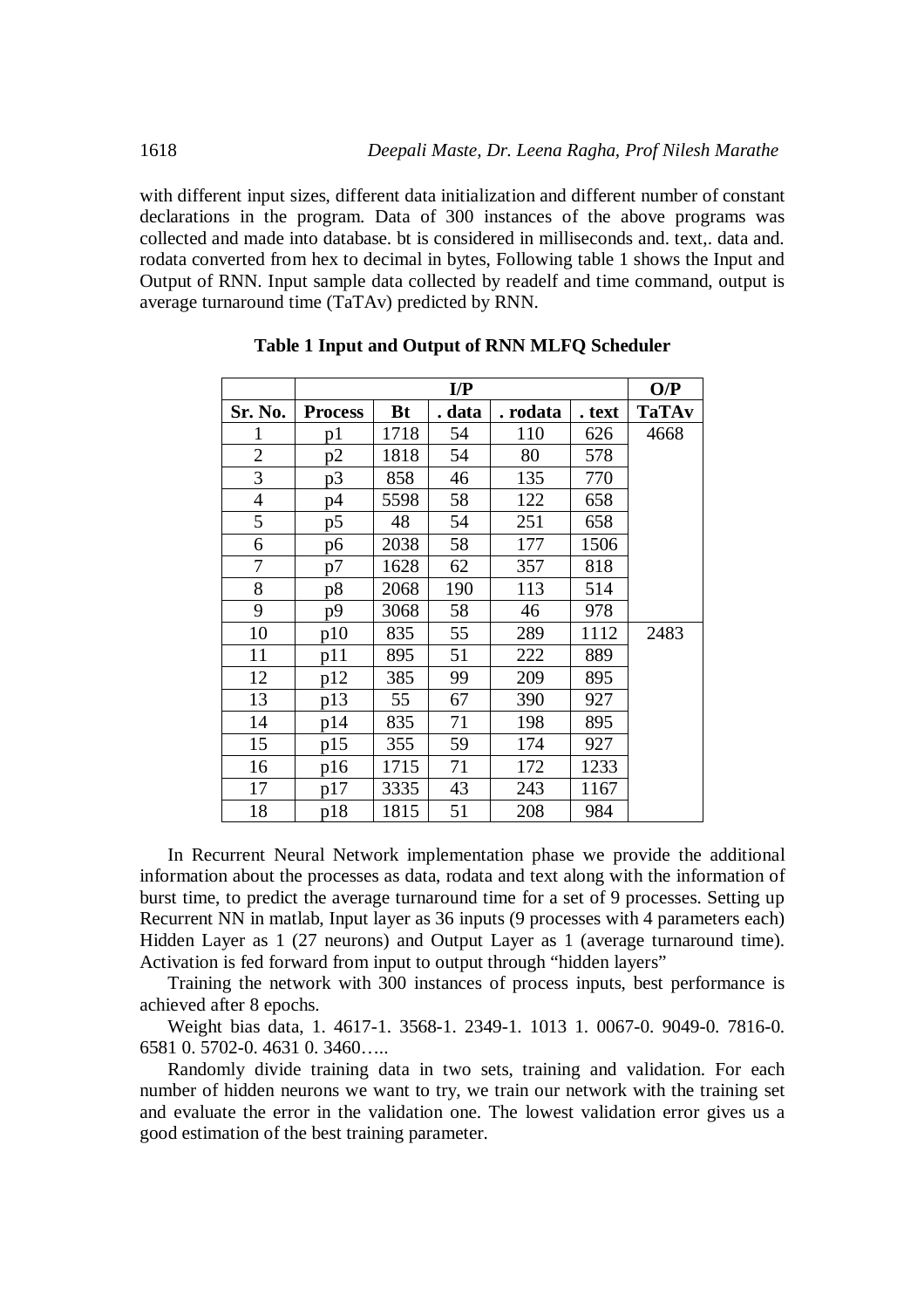Levenberg-Marquardt backpropagation technique is used for training the network. After every such epoch, compute the error. Stop the training when the error falls below a predetermined threshold, or when the change in error falls below another predetermined threshold, or when the number of epochs exceeds a predetermined maximal number of epochs. Many (order of thousands in nontrivial tasks) such epochs may be required until a sufficiently small error is achieved.

# *Result and Analysis*

Test data of 160 instances of 20 processes generated and the model is tested to analyze the result. We analyzed the cases where we could be able to achieve our target as to minimize the average turnaround time. The processes for which we get the best results are analyzed with all its attributes and its behavior, RNN respond in different way for different pattern or behavior of processes. Pattern of processes and its attribute values provided to the scheduler affects to the average turnaround time. Following is the comparative study of best case, worst case and average case as per result given by MLFQ scheduler using RNN approach.

In best case scheduler was able to achieve minimum TaTAv (Average Turnaround time) as suggested by RNN as shown in fig 3. And in worst case scheduler was not able to achieve minimum TaTAv (Average Turnaround time) as suggested by NN. Results were much better without the prediction of NN, fig 4 shows the worst cases where actual average turnaround time is more than the predicted average turnaround time.

| TaTAv before prediction | TaTAv after prediction |
|-------------------------|------------------------|
| 7440                    | 7337                   |
| 2522                    | 2414                   |
| 4147                    | 3925                   |
| 5447                    | 5164                   |
| 7483                    | 7170                   |
| 6718                    | 6364                   |
| 7170                    | 6702                   |
| 7391                    | 6905                   |
| 7440                    | 6905                   |
| 8013                    | 7378                   |
| 8013                    | 7337                   |
| 6109                    | 5372                   |
| 4668                    | 3925                   |
| 3225                    | 2414                   |
| 3319                    | 2340                   |
| 8013                    | 6905                   |
| 7483                    | 6364                   |
| 6702                    | 516                    |

**Table 2 Best Case of RNN prediction in MLFQ scheduling**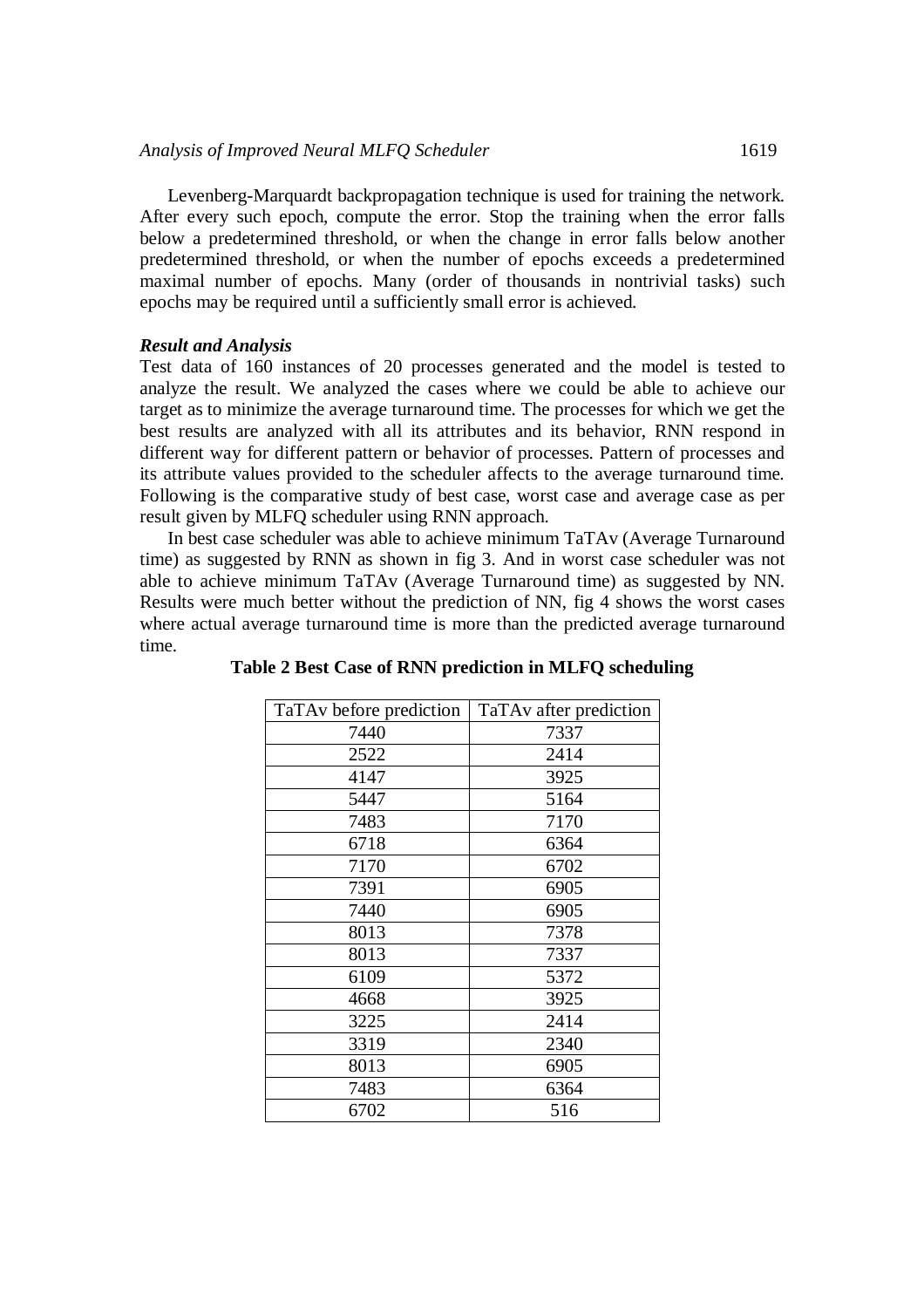

**Fig 3 Best Case of RNN prediction in MLFQ scheduling**



# **Fig 4 Worst Case RNN prediction in MLFQ scheduling**

# *Behavior of process input attributes and its effect on RNN prediction*

One aspect of most sets of data is that the values are not all alike; indeed, the extent to which they are unalike, or vary among themselves is of basic importance. Measuring the behavior of input parameters to find out how these process attributes affect in worst case and best cases. Let us observe that the dispersion of a set of data. If we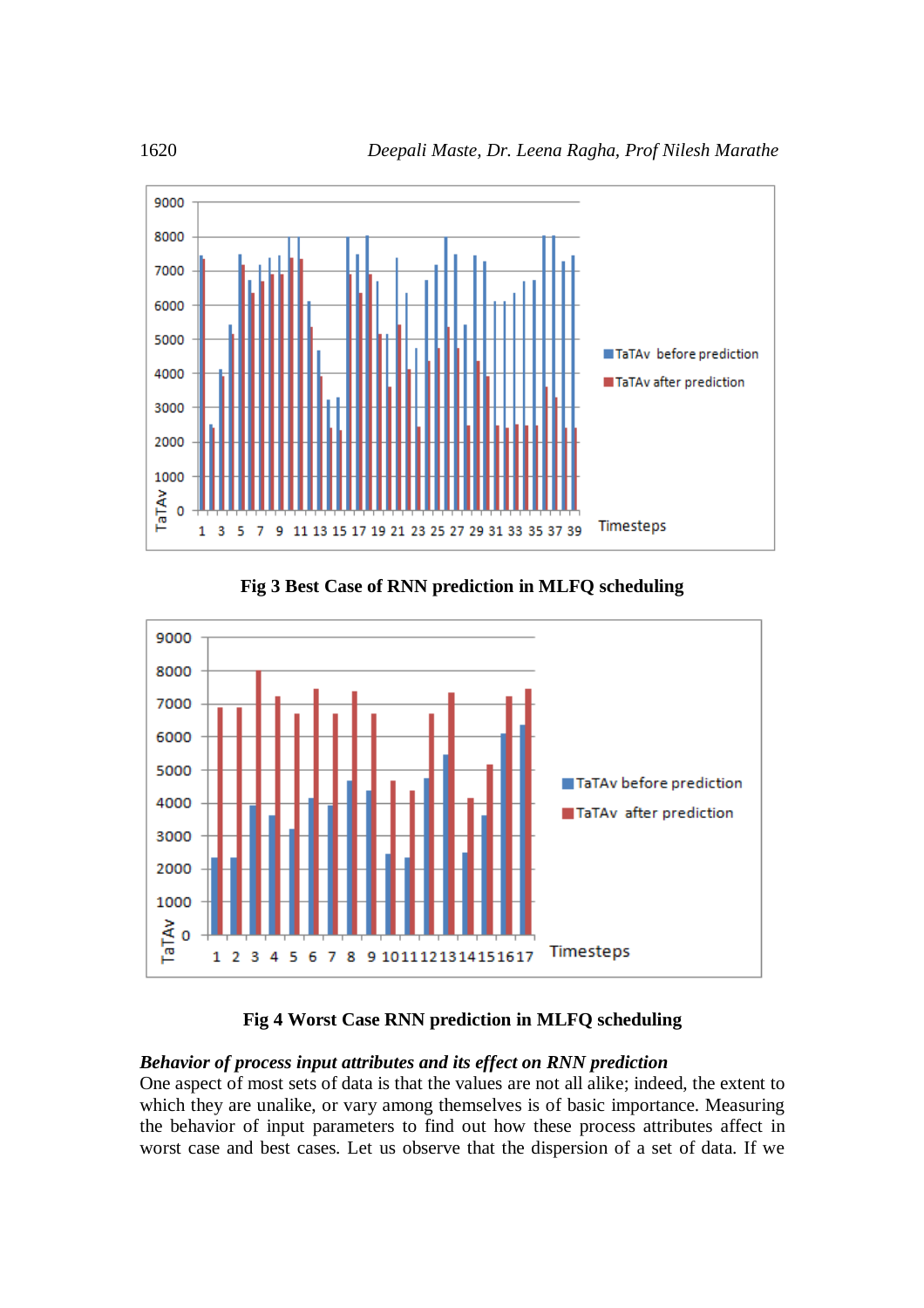observe the data we could say that more the variations in data more accurate are the results of the scheduler. Standard deviation is a measure of the spread or dispersion of a set of data. It is calculated by taking the square root of the variance. In other words, the more widely the values are spread out, the larger the standard deviation. Sample variance is a measure of the spread of or dispersion within a set of sample data. The sample variance is the sum of the squared deviations from their average divided by one less than the number of observations in the data set. Measuring variability is of special importance in inference. The range of a set of data is the difference between the largest value and the smallest. Although frequency distributions can take on almost any shape or form, most of the distributions we meet in practice can be described fairly well.

If we refer to the table 3 and 4 for deviation in burst time and the range of values in best and worst cases then we could easily figure out that the varied process burst time gives more accurate prediction in best case. But when it is less spread among its values as inputs then it is little difficult for RNN to predict the accurate output. In the same way if we refer to table 5 and 6 and table 7 and 8 results RNN works well in predicting if different size data bundled together and if there are more differences in initialized data segment (. data), and size of readonly data (. rodata) of processes so our RNN prediction goes well with it. As opposed to this if we observe the data of worst cases of each input then combination of more similar data as similar kind of processes scheduled together then RNN gives the inaccurate result as RNN has failed to relate it and predict it about the output. In all cases if there is more deviation and variance and if data at a time covers maximum range then it gives the best results.

| <b>Standard Deviation</b> | <b>Sample Variance</b> | Range |
|---------------------------|------------------------|-------|
| 1556.399                  | 2422378                | 5550  |
| 3387.001                  | 11471775               | 9280  |
| 4030.324                  | 16243511               | 9570  |
| 1294.161                  | 1674853                | 3020  |
| 1294.161                  | 1674853                | 3020  |
| 2988.746                  | 8932603                | 9240  |
| 2988.746                  | 8932603                | 9240  |

**Table 3 Pattern of input 'bt (burst time)' in Best case for seven time steps**

| Table 4 Pattern of input 'bt (burst time)' in Worst case for six time steps |  |  |  |  |  |  |
|-----------------------------------------------------------------------------|--|--|--|--|--|--|
|-----------------------------------------------------------------------------|--|--|--|--|--|--|

| <b>Standard Deviation</b> | <b>Sample Variance</b> | Range |
|---------------------------|------------------------|-------|
| 778.0335                  | 605336.1               | 2020  |
| 1096.563                  | 1202450                | 2970  |
| 858.1299                  | 736387                 | 2996  |
| 1105.918                  | 1223054                | 3280  |
| 858.3079                  | 736692.5               | 2963  |
| 1079.872                  | 1166123                | 2923  |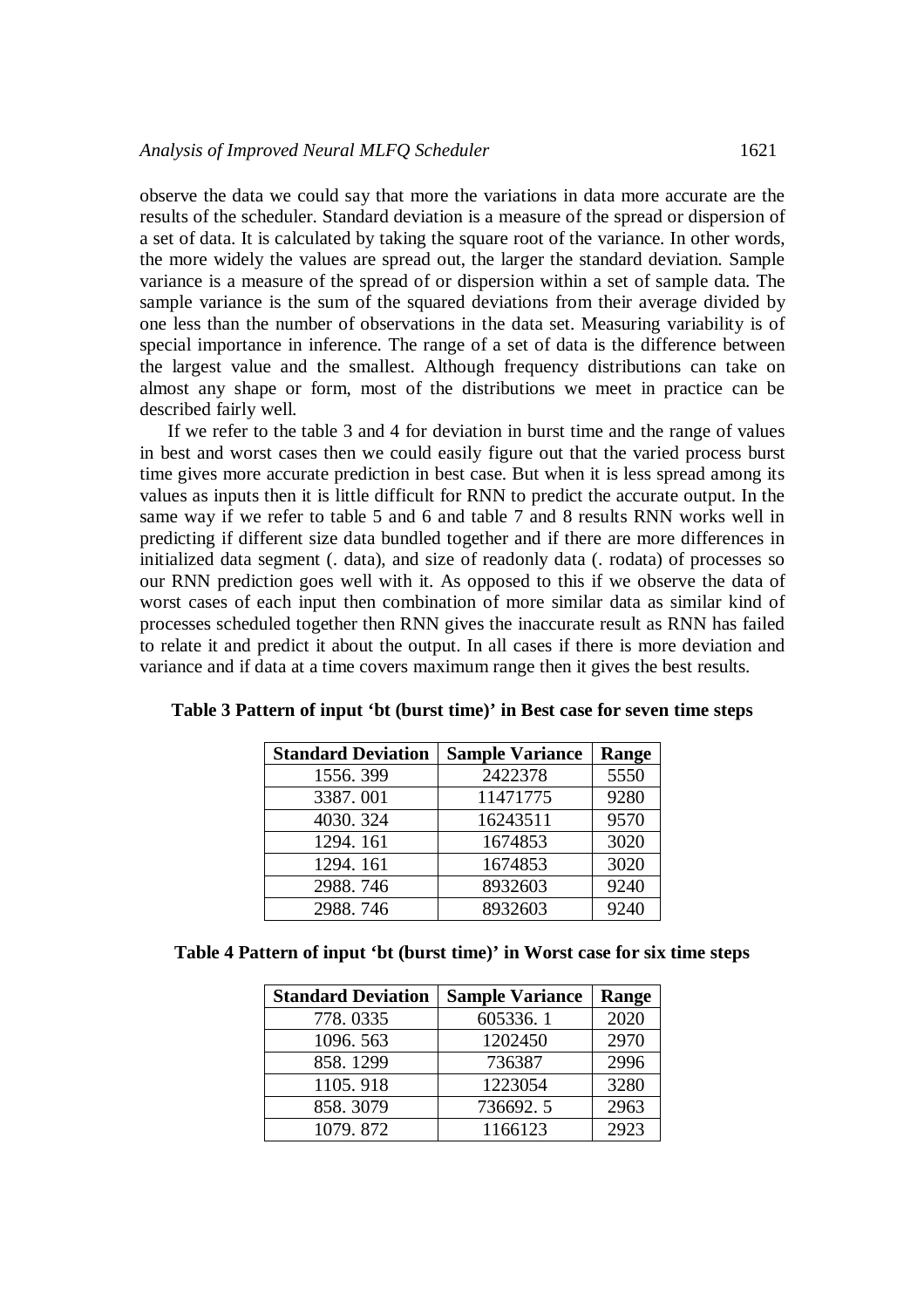| <b>Standard Deviation</b> | <b>Sample Variance</b> | Range |
|---------------------------|------------------------|-------|
| 45.053055                 | 2029.778               | 144   |
| 16.384274                 | 268.4444               | 52    |
| 7.7746025                 | 60.44444               | 24    |
| 19.843835                 | 393.7778               | 64    |
| 19.843835                 | 393.7778               | 64    |
| 44.993827                 | 2024.444               | 144   |
| 44.993827                 | 2024.444               | 144   |

|  |  | Table 5 Pattern of input '. data ' in Best case for seven time steps |  |
|--|--|----------------------------------------------------------------------|--|
|--|--|----------------------------------------------------------------------|--|

**Table 6 Pattern of input '. data' in Worst case for six time steps**

| <b>Standard Deviation</b> | <b>Sample Variance</b> | <b>Range</b> |
|---------------------------|------------------------|--------------|
| 16.61325                  | 276                    | 56           |
| 15.6205                   | 244                    | 48           |
| 8.717798                  | 76                     | 28           |
| 12.66886                  | 160.5                  | 41           |
| 11.14426                  | 124.194                | 35           |
| 13.78405                  | 190                    |              |

**Table 7 Pattern of '. rodata' in Best case for seven time steps**

| <b>Standard Deviation</b> | <b>Sample Variance</b> | Range |
|---------------------------|------------------------|-------|
| 95.711952                 | 9160.778               | 311   |
| 100.72294                 | 10145.11               | 288   |
| 106.53925                 | 11350.61               | 311   |
| 44.989196                 | 2024.028               | 118   |
| 34.989196                 | 2020.028               | 115   |
| 81.348701                 | 6617.611               | 253   |
| 80.348501                 | 6517.611               | 243   |

**Table 8 Pattern of '. rodata' in Worst case for six time steps**

| <b>Standard Deviation</b> | <b>Sample Variance</b> | Range |
|---------------------------|------------------------|-------|
| 35.769323                 | 1279.444               | 117   |
| 54.80293                  | 3003.361               | 152   |
| 14.503831                 | 210.3611               | 44    |
| 75.707405                 | 5731.611               | 211   |
| 56.682841                 | 3212.944               | 194   |
| 55.493243                 | 3079.5                 | 175   |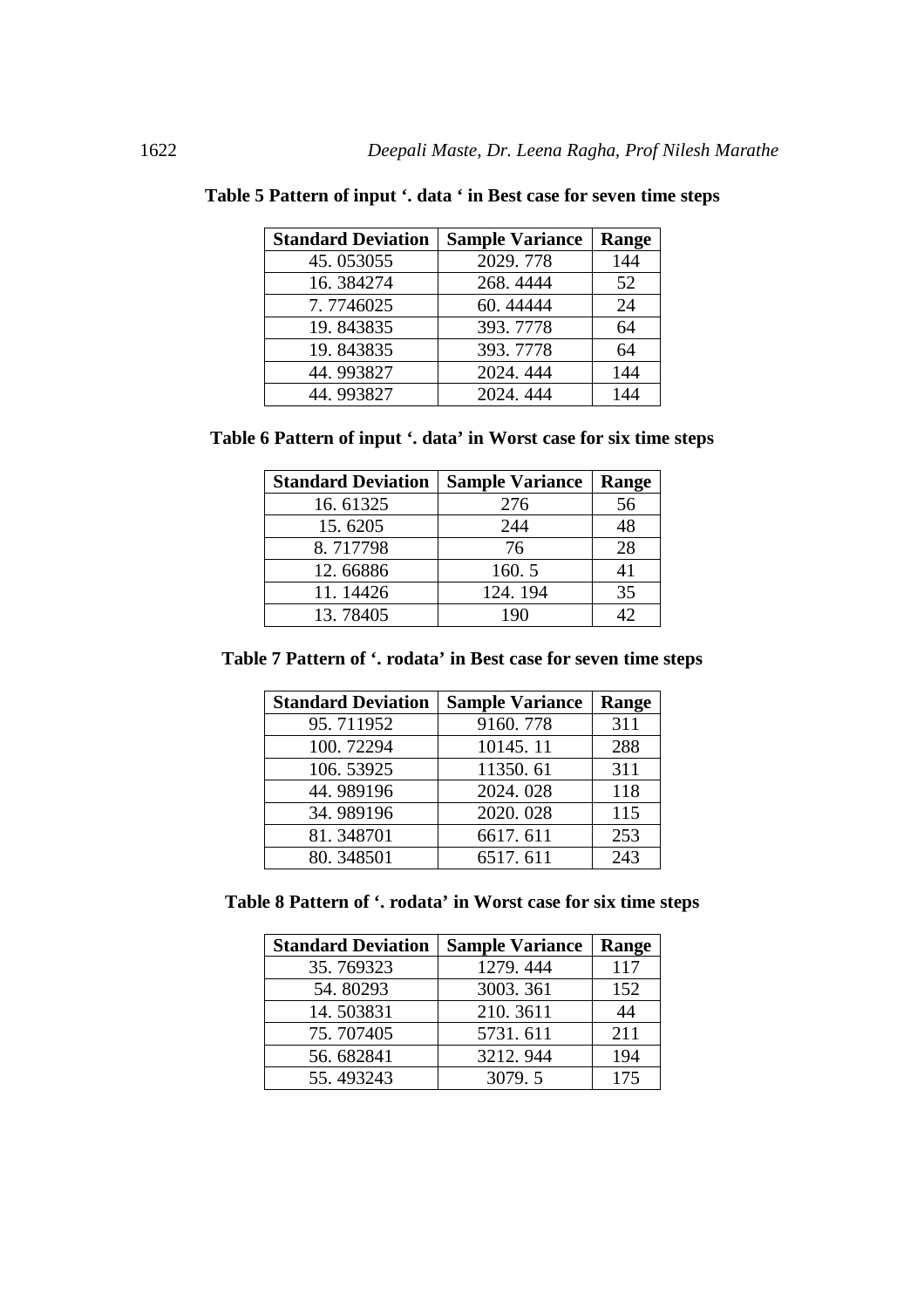#### **CONCLUSION**

The purpose of this study is to analyze a Recurrent NN model for MLFQ scheduler and evaluate the performance of this scheduler in terms of average turnaround time. This study was undertaken to apply Recurrent NNs to the recognition of scheduled process patterns. Each process runs for a certain time, then scheduler chooses which process to execute and for what amount of time. The scheduler must balance fairness and efficiency to offer the appropriate behavior. It was found that attributes of process we used over here such as burst time of process, size of executable instructions in process, size of the readonly data in the process and size of initialized data in the process affect on average turnaround time. By learning the behavior of processes in this way we can minimize turnaround time. According to our experimental data we find that scheduling of different kind of processes together affects the average turnaround time. RNN we used here helps us to learn the pattern of processes grouped together and predict about the effective average turnaround time. It also suggests TQ (Time Quantum) to be given for the set of processes as we are providing enough information about processes. The RNN models are not only important for the forecasting of time series but also generally for the control of the dynamical system. Furthermore, a new method for examining scheduler was established by searching for temporal context of processes. It became clear that the method was effective in minimizing average turnaround time in MLFQ scheduler.

#### **FUTURE SCOPE**

Our future work will include extending our technique to evaluate performance of scheduler for other kind of processes. So for that we need to study various parameters of the that process affecting turnaround time or response time whichever is required to minimize according to application. This could be useful to create more optimized rule-based schedulers after experimentation with the Recurrent Neural Network scheduler..

### **REFERENCES**

- [1] Fletcher G. P and Hinde, "Interpretation of Neural Networks as Boolean Transfer Functions", Elsevier B. V. Vol. 7, No. 3, pp 207-214. (1994), pp 207- 214
- [2] Shlomi Dolev and Avi Mendelson and Igal Shilman, "Semantical Cognitive scheduling", Fronts (2012).
- [3] Abbas Noon and Ali Kalakech and Seifedine Kadry, "A New Round Robin Based Scheduling Algorithm for Operating Systems: Dynamic Quantum Using the Mean Average", IJCSI 3, 1 ISSN : 1694-0814 (2011).
- [4] F. J. Corbato, M. M. Daggett, R. C. Daley, "An Experimental Time-Sharing System", SJCC Paper of IFIPS. (1962).
- [5] A. Silberschatz and P. B. Galvin and G. Gagne, "Operating System Concepts", Wiley Inc. (2009).